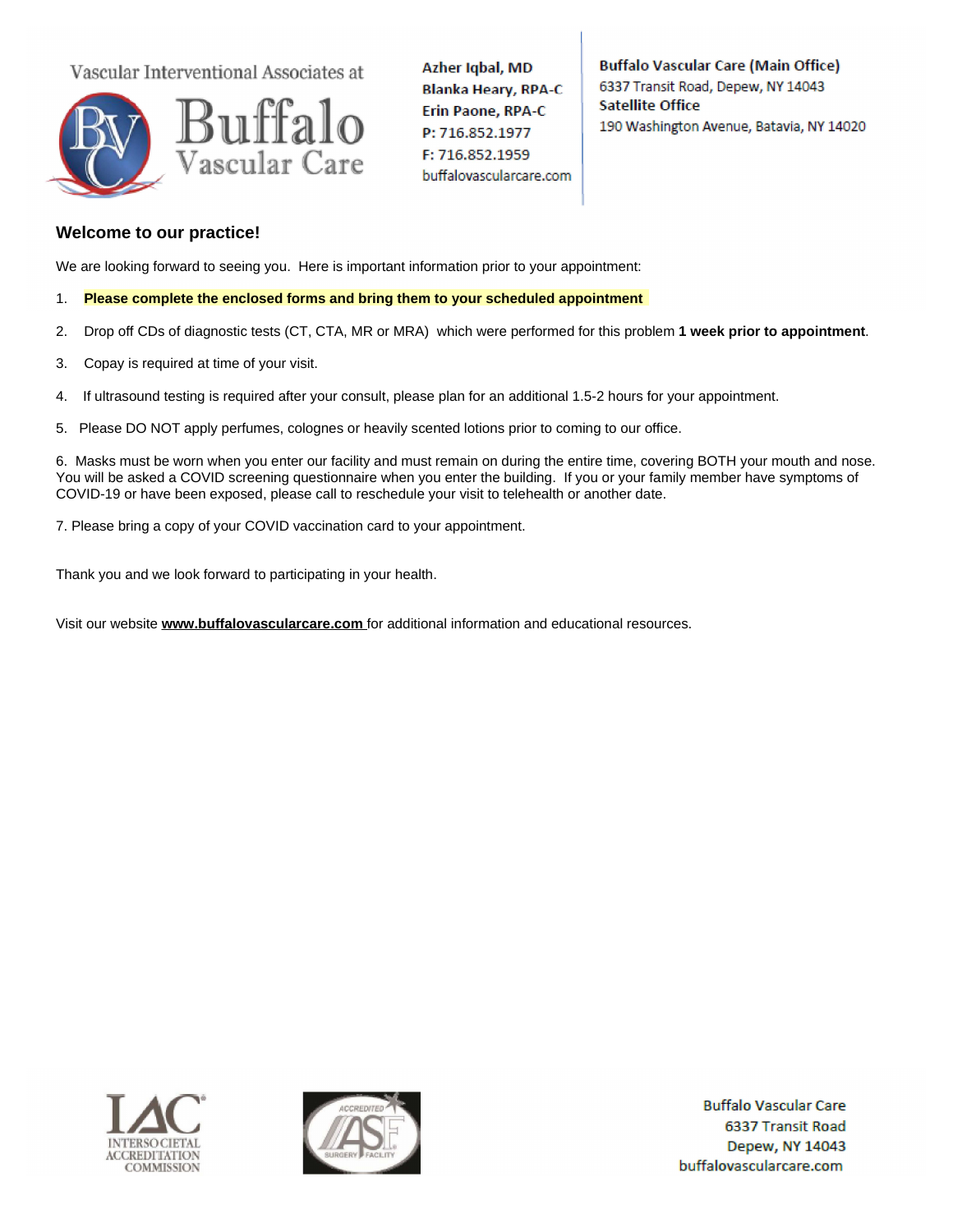| <b>Reason for visit:</b>                                                                                                                                                                       |  |                                                                                                                                                           |                |                                                                                                                                                                                                                          |                            |                                                                                                                      |                                                                          |                                                                      |
|------------------------------------------------------------------------------------------------------------------------------------------------------------------------------------------------|--|-----------------------------------------------------------------------------------------------------------------------------------------------------------|----------------|--------------------------------------------------------------------------------------------------------------------------------------------------------------------------------------------------------------------------|----------------------------|----------------------------------------------------------------------------------------------------------------------|--------------------------------------------------------------------------|----------------------------------------------------------------------|
| <b>Medications</b> (complete list required)<br>You can ask your pharmacist to print your medication list and bring it with you instead of filling out this part                                |  |                                                                                                                                                           |                | <b>Dose</b>                                                                                                                                                                                                              |                            |                                                                                                                      |                                                                          | <b>Frequency</b>                                                     |
|                                                                                                                                                                                                |  |                                                                                                                                                           |                |                                                                                                                                                                                                                          |                            |                                                                                                                      |                                                                          |                                                                      |
| <b>Medication Allergies</b>                                                                                                                                                                    |  |                                                                                                                                                           |                |                                                                                                                                                                                                                          |                            | <b>Reaction Description</b>                                                                                          |                                                                          |                                                                      |
| Past Medical History - do you have any of the following conditions?<br>Endocrine:<br>Cardiac:                                                                                                  |  | $\Box$ Diabetes<br>□High Cholesterol<br>$\Box$ MI/heart attacks<br>$\Box$ Angina                                                                          |                | □ Thyroid Disease<br>□High Blood Pressure<br>□ Valve Disorder:                                                                                                                                                           | □ Congestive Heart Failure |                                                                                                                      | □ Coronary Disease<br>$\Box$ Atrial Fibrillation<br>□ Bleeding problems: |                                                                      |
| Hematologic:<br>Skin:<br>Gastrointestinal:<br>Respiratory:<br>Psychiatric:<br>Neurological:<br>Musculoskeletal:<br>Kidney:<br>□ Cancer (type) _                                                |  | ⊟Anemia<br>□ Chronic Wounds<br>□ Heart Burn, Reflux<br>□COPD/Emphysema<br>□ Depression<br>$\Box$ Stroke<br>$\Box$ Arthritis<br>$\Box$ Renal insufficiency |                | □DVT (leg clots): left / right<br>□ Varicose veins<br>□ Stomach Ulcers<br>$\Box$ Sleep apnea<br>□ Bipolar Disorder<br>$\square$ Headaches<br>$\Box$ Osteoporosis<br>□ Kidney failure on dialysis<br>$\Box$ Other: $\_\_$ |                            | □ Pulmonary Emboli (lung clots)<br>⊟Asthma<br>$\Box$ Anxiety<br>$\Box$ Seizures<br>$\Box$ Back pain<br>Nephrologist: |                                                                          |                                                                      |
| <b>Past Surgical History</b><br>$\square$ None<br>□ Coronary Bypass<br>$\Box$ Appendectomy<br>□Hernia: <u>________</u> __<br>$\Box$ Leg artery stent                                           |  | $\Box$ Cataracts<br>□ Cardiac Stents<br>□ Bowel/Stomach<br>□ Spinal Surgery<br>$\Box$ Leg bypass                                                          |                | □ Tonsillectomy<br>$\Box$ Pacemaker<br>$\Box$ Bariatric surgery<br>□ Tubal Ligation<br>□ Carotid artery stent                                                                                                            |                            | □ Heart Valve<br>□ C-Section                                                                                         | □ Adenoidectomy<br>□ Bladder surgery<br>□ Orthopedic/joints_             | □Thyroidectomy<br>□ Gall Bladder<br>□Hysterectomy<br>$\Box$ Prostate |
| <b>Family History</b> - do/did your parents and siblings have/had any of the following conditions?<br>□ Diabetes □ High Blood Pressure □ Heart Disease □ Blood Clots □ Varicose Veins □ Stroke |  |                                                                                                                                                           |                |                                                                                                                                                                                                                          |                            |                                                                                                                      |                                                                          | □ High Cholesterol                                                   |
| <b>Social History</b><br>Marital status:<br>Tobacco use:                                                                                                                                       |  | $\Box$ Never married<br>$\Box$ Never smoked                                                                                                               | $\Box$ Married | □ Chews Tobacco                                                                                                                                                                                                          | $\Box$ Divorced            |                                                                                                                      |                                                                          | $\Box$ Widowed                                                       |

Name: Date of Birth:

|              | $\Box$ Current smoker                | Packs per day:      |              | Number of years smoking:    |  |
|--------------|--------------------------------------|---------------------|--------------|-----------------------------|--|
|              | $\Box$ Former smoker Year when quit: |                     |              |                             |  |
| Alcohol use: | □ Never                              | $\Box$ Occasionally | $\neg$ Daily | $\Box$ Rarely $\Box$ Former |  |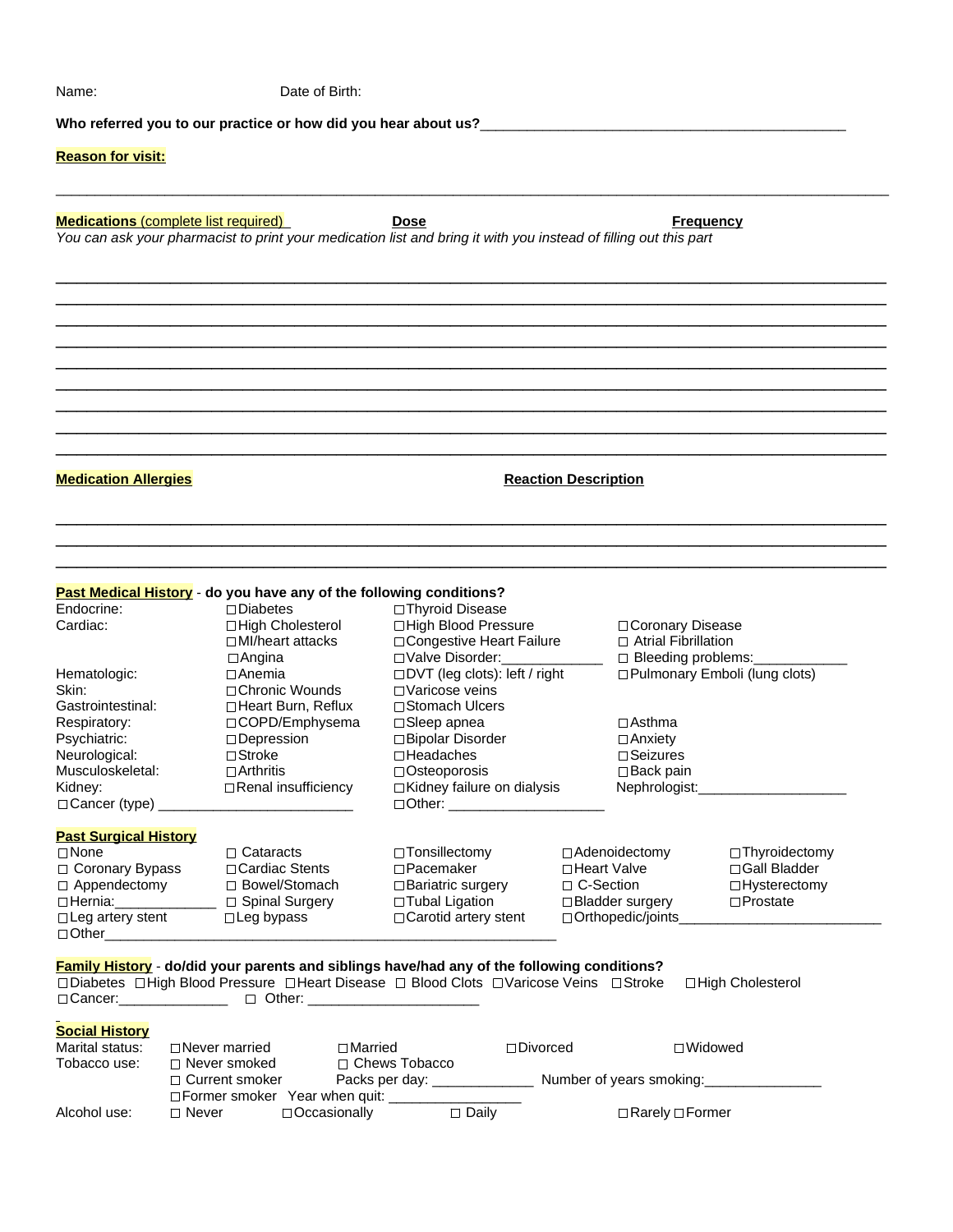Name: Date of Birth:

| Preferred Language: □English □Spanish □Other___________                                                                                                                                                                                     | Race: □ White □ African American □ Asian □ American Indian □ Other □ □ □ Declined                                                                                                                                                                                                                                                                            | Ethnicity: □ Hispanic/Latino □ Not Hispanic/Latino<br>Gender: □Male □Female                                                                  |
|---------------------------------------------------------------------------------------------------------------------------------------------------------------------------------------------------------------------------------------------|--------------------------------------------------------------------------------------------------------------------------------------------------------------------------------------------------------------------------------------------------------------------------------------------------------------------------------------------------------------|----------------------------------------------------------------------------------------------------------------------------------------------|
| $\Box$ Moderna $\Box$ Pfizer $\Box$ Johnson & Johnson                                                                                                                                                                                       | Declined to receive: $\Box$<br><b>COVID vaccination</b> Date of 1st dose received: ______________ Date of 2nd dose receieved: ___________                                                                                                                                                                                                                    | Declined to receive: $\square$<br>Declined to receive: $\square$                                                                             |
| Check all that pertain to you:                                                                                                                                                                                                              |                                                                                                                                                                                                                                                                                                                                                              |                                                                                                                                              |
| <b>Constitutional Symptoms</b><br>□ Good general health lately<br>□ Recent weight: gain / loss<br>$\Box$ Fever<br>$\Box$ Fatigue                                                                                                            | <b>Genitourinary</b><br>□ Frequent urination<br>$\Box$ Burning or painful urination<br>Female - date of last pap smear<br>$\Box$ Female - # of pregnancies                                                                                                                                                                                                   | <b>Psychiatric</b><br>□ Memory loss or confusion<br>$\Box$ Nervousness<br>$\Box$ Depression<br>$\Box$ Insomnia                               |
| Eyes/Ears/Nose/Mouth/Throat<br>□ Eye disease or injury<br>$\Box$ Hearing loss or ringing<br>$\Box$ Earaches or drainage<br>$\square$ Nose bleeds<br>$\Box$ Mouth sores<br>$\Box$ Bleeding gums<br>$\Box$ Chronic sinus problems or rhinitis | <b>Endocrine</b><br>□ Glandular/hormone problems<br>□ Excessive thirst or urination<br>□ Heat Intolerance<br><b>Musculoskeletal</b><br>□ Joint stiffness or swelling<br>$\Box$ Weakness of muscles or joints                                                                                                                                                 | Hematologic/Lymphatic<br>□ Enlarged glands<br>$\Box$ Anemia<br>$\Box$ Slow to heal after cuts<br>$\Box$ Phlebitis<br>$\Box$ Past transfusion |
| Sore throat or voice change<br>$\Box$ Swollen glands in neck                                                                                                                                                                                | $\Box$ Muscle pain or cramps<br>$\Box$ Back pain<br>$\Box$ Joint pain                                                                                                                                                                                                                                                                                        | Allergic/Immunologic<br>$\Box$ lodine<br>□ Contrast Dye                                                                                      |
| Cardiovascular<br>$\Box$ Heart trouble<br>$\Box$ Chest pains or angina pectoris                                                                                                                                                             | □ Cold Extremities<br>$\Box$ Difficulty in walking                                                                                                                                                                                                                                                                                                           | $\Box$ Novocain or other anesthetics<br>$\Box$ Penicillin or other antibiotics                                                               |
| $\Box$ Palpitation<br>Shortness of breath w/ walking<br>or lying flat<br>$\Box$ Swelling of feet, ankles or hands                                                                                                                           | Integumentary (skin, breast)<br>$\Box$ Rash or itching<br>□ Change in skin color<br>$\Box$ Change in hair or nails<br>□ Varicose veins                                                                                                                                                                                                                       | Neurological<br>□ Frequent or recurring headaches<br>$\Box$ Light headed or dizzy<br>□ Convulsions or seizures<br>$\Box$ Head injury         |
| Respiratory<br>Chronic or frequent coughs<br>$\Box$ Spitting up blood<br>□ Shortness of breath<br>$\square$ Wheezing                                                                                                                        | <b>Gastrointestinal</b><br>$\Box$ Loss of appetite<br>$\Box$ Frequent diarrhea<br>$\Box$ Constipation<br>□ Abdominal Pain                                                                                                                                                                                                                                    | $\Box$ Tremors<br>$\Box$ Paralysis                                                                                                           |
|                                                                                                                                                                                                                                             | To the best of my knowledge, the questions on this form have been accurately answered. I understand that providing incorrect<br>information can be dangerous to my health. It is my responsibility to inform the doctor's office of any changes in my medical status. I<br>also authorize the healthcare staff to perform the necessary services I may need. |                                                                                                                                              |
| <b>Signature of Patient,</b><br>Parent or Guardian                                                                                                                                                                                          |                                                                                                                                                                                                                                                                                                                                                              | Today's Date:                                                                                                                                |

Provider Signature:\_\_\_\_\_\_\_\_\_\_\_\_\_ Date:\_\_\_\_\_\_\_\_\_\_\_\_\_\_\_